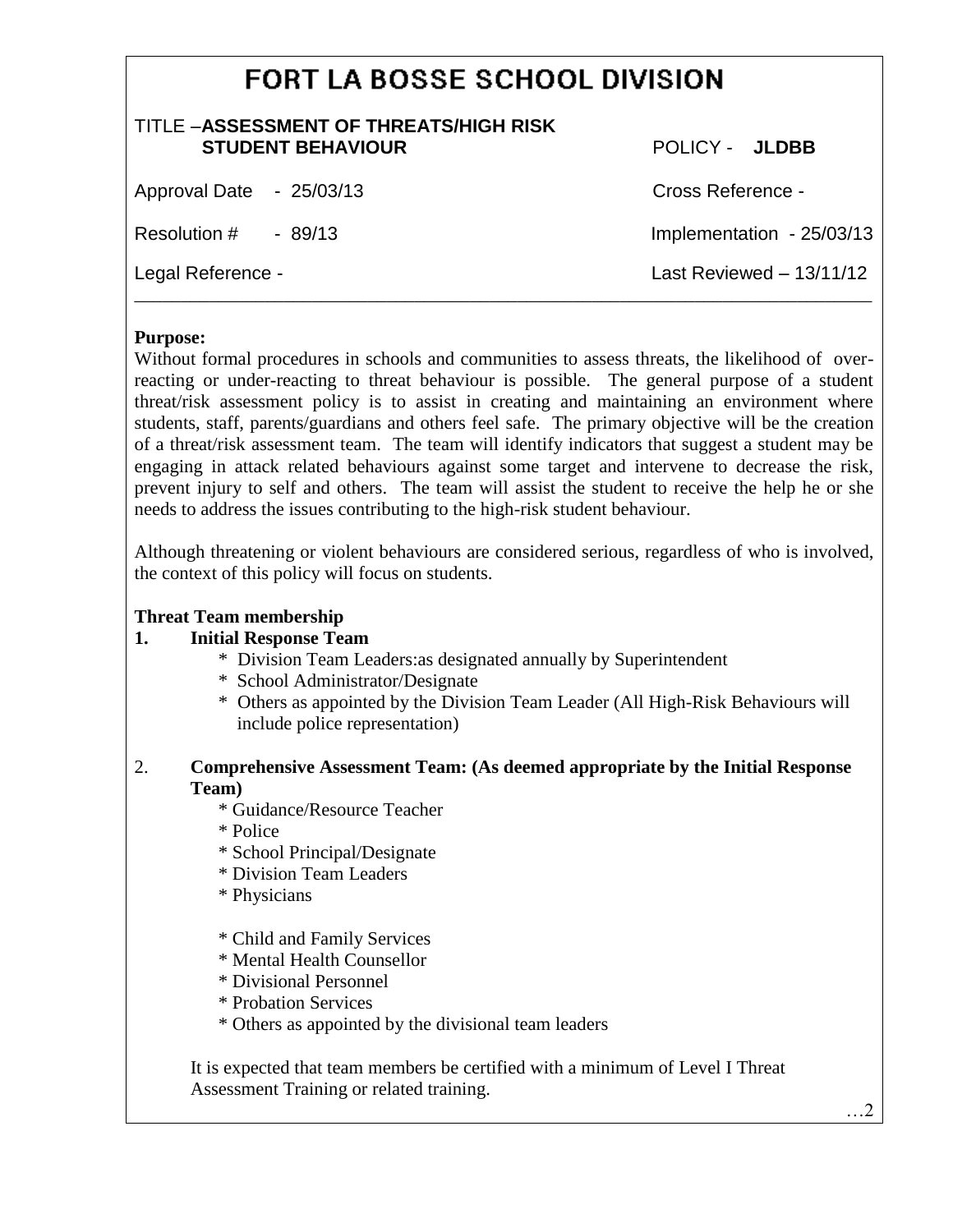Team members will verify willingness to serve on the Threat Assessment Team on an Annual basis.

Team members will review the protocol annually.

# **Definition of high Risk Student Behaviours**

The high-risk behaviours addressed in this policy include but are not limited to:

- \* Possession of weapons/materials intended to harm
- \* Verbal/written threats to kill or injure others or to do harm to themselves
- \* Internet website threats to kill or injure others or to do harm to themselves
- \* Threats may be written, verbal, drawn, posted on the Internet or made by gesture only, and may be direct, indirect, conditional or veiled.

# **Reporting:**

Any person in the school division having knowledge of high-risk behaviour or having reasonable grounds to believe there is a potential for high-risk behaviour shall promptly report the information to the school principal/designate. No action shall be taken against a person who makes a report unless the report is made maliciously and without reasonable grounds. In such cases, the person shall be dealt with according to school division policy and law, where applicable.

There is no profile or checklist for the high-risk student. Some students who actually pose a threat display very few traditional traits of high-risk, while others seem to meet the general criteria. The key point is that assessment teams should not be deceived by stereotypes of the traditional student while failing to take seriously the threats of those who appear non-traditional.

Fluidity between homicidal and suicidal domains is common in many youth who commit serious acts of violence. Many threat makers do not pose a risk to others but may be thinking of killing themselves. General suicide risk assessment, independent of threats towards others, is outside of the specialized role of the threat assessment team: counsellors or others trained in suicide prevention would continue to handle these cases independent of the team. Where the team may become involved is when factors contributing to the suicidal behaviour of the student are identified and related to school dynamics (e.g. Student is the recipient of violence or threats of violence at school).

Teams are not just interested in the disposition or personality of the threat maker: they are also interested in the context within which threats occur. Contextual variables (e.g.: a student loses a friend from the basketball team who was just killed in a car accident: parents just separated and his girlfriend broke up their relationship and the student has just threatened to kill a classmate who has been bullying him for years) are examples of factors that may contribute to threat making behaviour at a certain point in time. The implication is that someone could be high risk under certain circumstances that when addressed may result in eliminating the risk.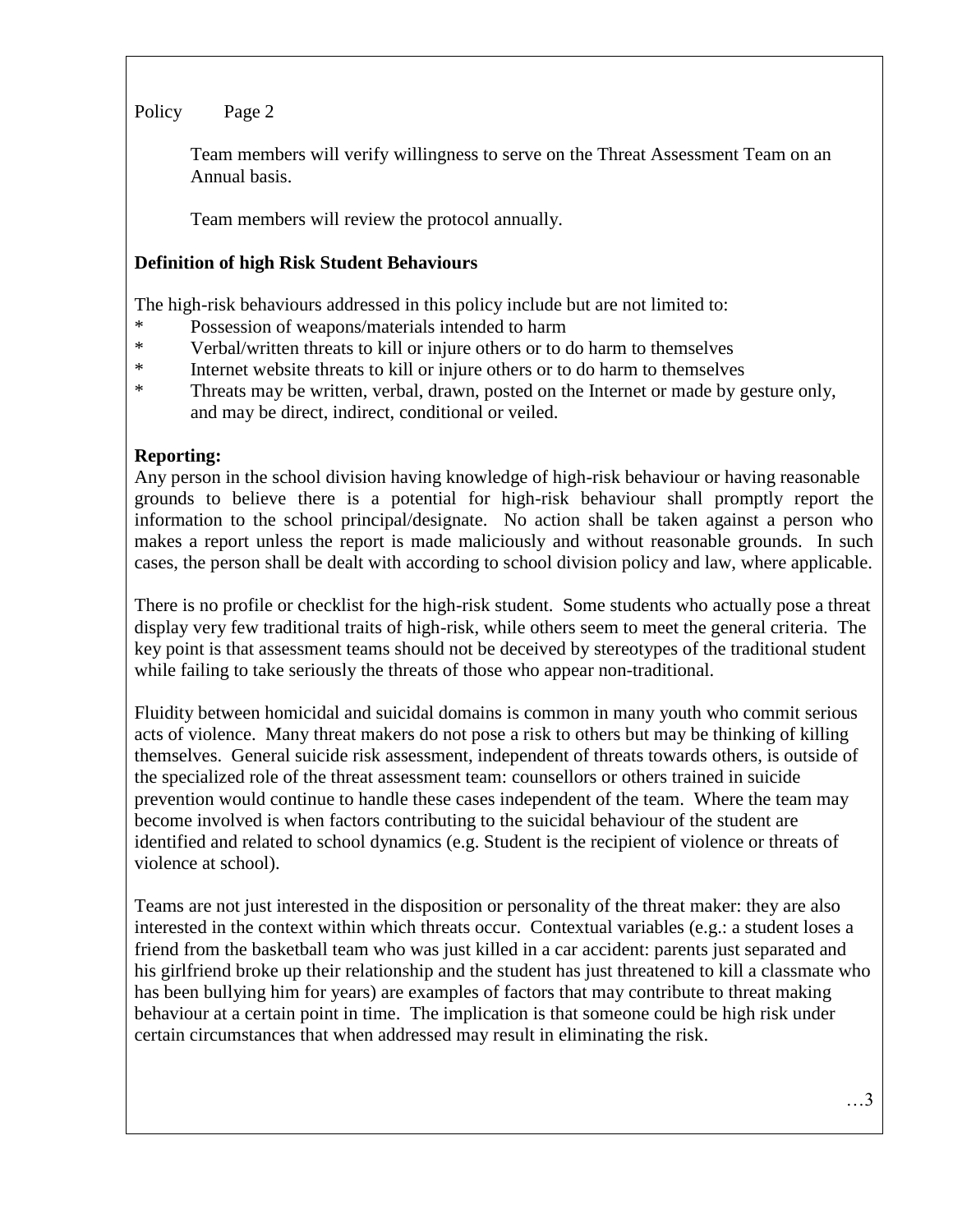#### **Procedures**

All high-risk behaviours will be taken seriously and high-risk students assessed accordingly. Students, staff and parents will be provided with information about the policy and procedures so that fair notice is given that threat behaviour will not be tolerated. The Team Leader and School Administrators will make available the policy and guidelines to students, parents and staff on an annual basis.

#### **Three categories for action:**

- 1. Immediate Risk Situations
- 2. High Risk Student Behaviours
- 3. Worrisome Behaviours

#### **Immediate Risk Situations**

**If an immediate risk is identified, the administrator/designate will contact the police and take steps to ensure the safety of all students as denoted in established guidelines.** (Student Discipline Policy, Emergency Preparedness Plan) (e.g. the student has a weapon in his/her possession and poses a serious threat to others). In these cases, a threat is posed and the matter is one of immediate police intervention: not risk assessment. The threat assessment team may be utilized following the immediate crisis to assist with a follow-up inquiry and recommendations.

#### **High-Risk/Threat Making Behaviours:**

All high-risk behaviours, as defined above, shall be reported to the administrator/designate who will then activate the Initial Response Team, which will include police representation, to assess the threat behaviour. In general, high-risk behaviours are those of students aged 12 or older who are believed to have contravened section 264.1 (1) of the Criminal Code of Canada which states that students "who in any manner, knowingly utters, conveys or causes any person to receive a threat…to cause death or bodily harm" has committed an offence.

In these cases, the police working with the threat assessment team will determine whether or not charges will be laid. If the law enforcement team member chooses to not proceed legally at the time then the initial response of the team will continue by conducting a risk assessment and determining follow-up recommendations. When the protocol is activated, parents/guardians will be notified at the earliest opportunity by one of the initial threat assessment team members. Inasmuch as possible, parents should be an integral part of the initial risk assessment process.

When data is obtained that suggests a student who has made a threat actually poses a threat, the Comprehensive assessment phase will begin. Other members of the larger team may become involved to draw on the expertise and/or jurisdictional authority of the physicians, child welfare workers, criminal profilers, forensic psychologists, or psychiatrists.

…4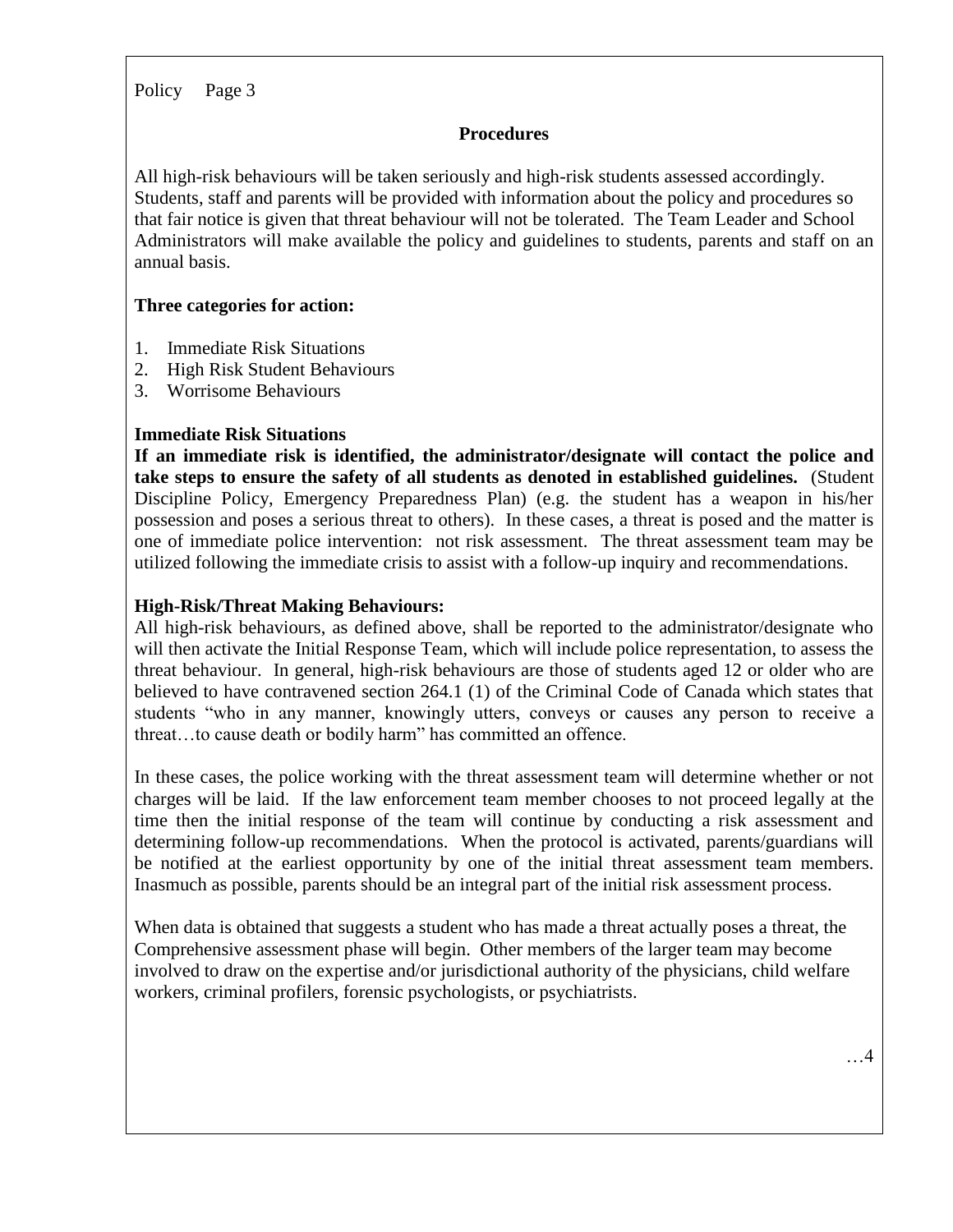# **Worrisome/Threat Related Behaviours**

The majority of high-risk behaviour, from Kindergarten to Grade 12, falls into this category. In keeping with zero tolerance for not responding to high-risk behaviour, all worrisome behaviours will be communicated to the risk assessment Team Leader for consultation. Worrisome, threat related behaviours are those that cause concern for members of the school system that may indicate instances where a student may be engaging in behaviours such as drawing pictures, writing stories in class, or making vague statements that do not, of themselves, constitute uttering threats as defined by law, but are causing concern for some members of the school community because of their violent content. In these cases, the team is not activated formally. The principal/designate consults with the Team Leader as to whether or not there needs to be some formal action. The police may be consulted but it is not done as a formal complaint because there is not sufficient data/evidence to warrant that action. If information is obtained that suggests the student has uttered threats to kill or injure, the team is formally activated to deal with the new data.

# **Pre-suspension and Pre-expulsion Assessments and Interventions**

Pre-suspension assessments are critical as this period is often viewed as the last straw for the highrisk student. It is in this stage that many threat makers decide to finalize a plan to terrorize their school. The suspension does not cause the violence to occur but creates the necessary context for the high-risk student who is already struggling with suicidal and homicidal ideation. The threat assessment team leader and the school administrator are responsible to determine when suspension is warranted. When suspension occurs a key question beyond "when to suspend" is "where to suspend to". The isolation and disconnection felt by high-risk students during a suspension may be exacerbated if steps are not taken to keep the child connected to healthy supports. Therefore inschool suspension may be most recommended to ensure safety of those involved.

In the event of an extended suspension/expulsion every effort should be made to ensure that the student is connected with the appropriate community supports, so that the level of risk is minimized for all.

# **Procedural Guidelines**

**If an immediate risk is identified, the administrator/designate will contact the police and take steps to ensure the safety of all students as denoted in established guidelines.**

- 1. Interventions will be planned to decrease the risk. School code of conduct and School Division Threat Assessment Policy & Procedures will be shared with students, staff and parents.
- 2. Once a threat has been reported, the principal calls the Threat Assessment Team Leaders.
- 3. The Team Leader forms an Initial Response Team.
- 4. The Initial Response Team determines the level of risk posed by the threatening behaviour and determines the next step.
- 5. Data should be collected from all parties involved. It is appropriate for the school principal or designate to collect objective data while other team members conduct interviews as necessary.
- 6. If the threat had been determined to be high risk, the comprehensive threat assessment would be called in after Step 4 or 5.
- 7. The team will outline in writing an action plan the student, family, school and others will follow to ensure the safety of the school community and the student.